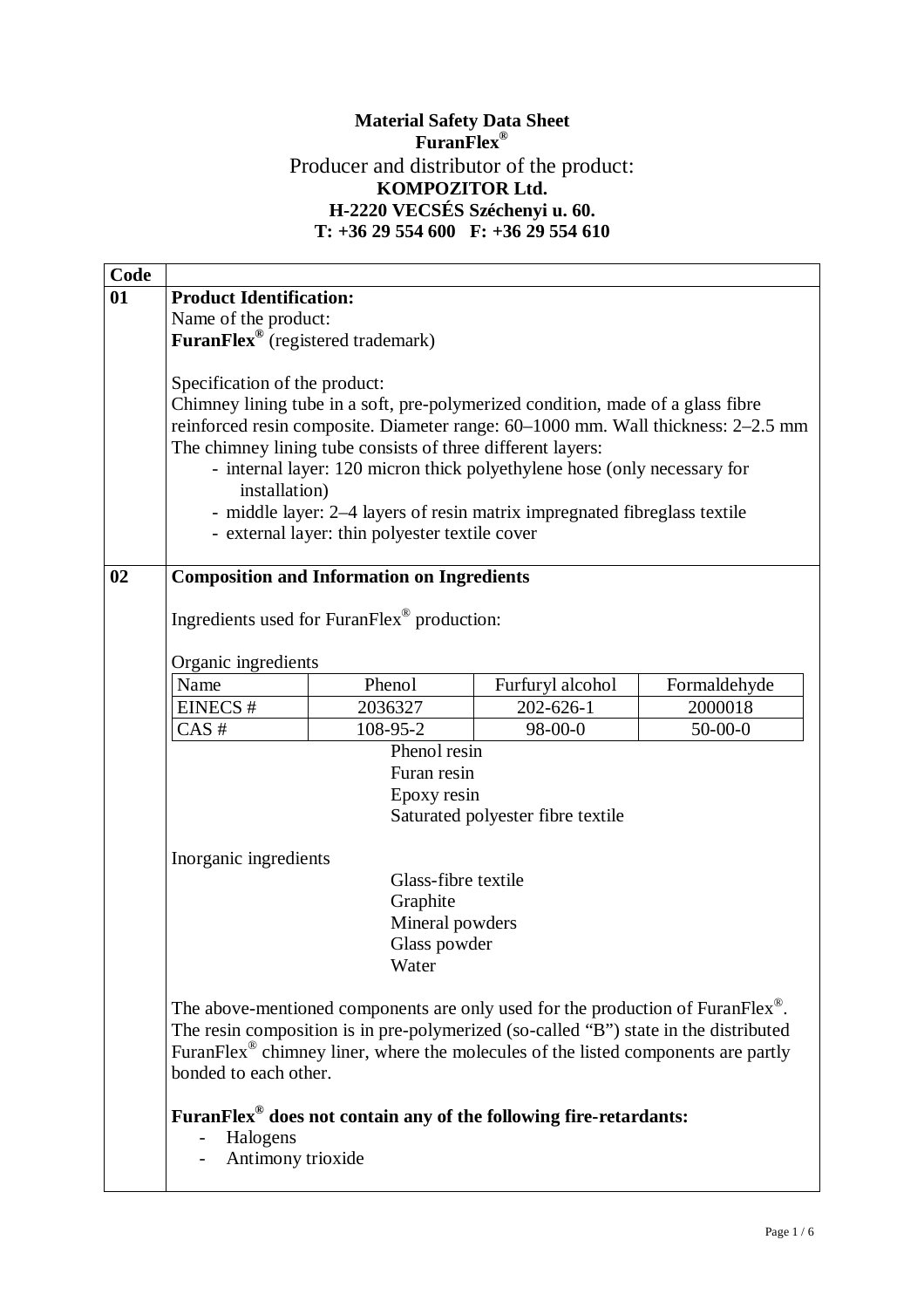| 03             | Hazards Identification (only relates to the production of FuranFlex®!)                                                                                                                                                               |  |  |  |  |  |
|----------------|--------------------------------------------------------------------------------------------------------------------------------------------------------------------------------------------------------------------------------------|--|--|--|--|--|
|                | Phenol and formal dehyde have an irritating effect especially for the skin, for the                                                                                                                                                  |  |  |  |  |  |
|                | mucous membrane, and for the eyes. Furthermore, they also cause burns.                                                                                                                                                               |  |  |  |  |  |
|                | Prolonged inhalation over the allowed concentration may have a damaging effect.                                                                                                                                                      |  |  |  |  |  |
|                | Due to the furfuryl alcohol content of the furan resin, it is hazardous in case of skin<br>contact, inhalation and swallowing.<br>Epoxy resin: eye and skin irritant. In case of skin contact an allergic reaction may be<br>caused. |  |  |  |  |  |
|                |                                                                                                                                                                                                                                      |  |  |  |  |  |
|                | There is no hazard from chemical materials in the case of the installation of<br>FuranFlex <sup>®</sup>                                                                                                                              |  |  |  |  |  |
|                | It may cause itching for those with sensitive skin.                                                                                                                                                                                  |  |  |  |  |  |
|                | The use of a skin-protector cream is recommended.                                                                                                                                                                                    |  |  |  |  |  |
|                | There is no possibility of inhaling hazardous materials.                                                                                                                                                                             |  |  |  |  |  |
| 04             | First Aid Measures (only in the case of the production of FuranFlex $^{\circledast}$ !)                                                                                                                                              |  |  |  |  |  |
|                | In case of inhalation the patient should be taken outside for fresh air.                                                                                                                                                             |  |  |  |  |  |
|                | In case of skin contact the affected area should be washed with warm soapy                                                                                                                                                           |  |  |  |  |  |
|                | water and treated with greasy skin cream.                                                                                                                                                                                            |  |  |  |  |  |
|                | In case of contact with the eyes, the eyes should be rinsed with clean, warm<br>$\overline{\phantom{a}}$                                                                                                                             |  |  |  |  |  |
|                | water for 15 minutes. In serious cases the patient should be treated by a                                                                                                                                                            |  |  |  |  |  |
|                | doctor.                                                                                                                                                                                                                              |  |  |  |  |  |
|                | If swallowed the patient should be given olive or sunflower oil and should<br>$\overline{\phantom{a}}$                                                                                                                               |  |  |  |  |  |
|                | receive medical treatment.<br>In case of the installation of FuranFlex® there are no hazards from                                                                                                                                    |  |  |  |  |  |
|                |                                                                                                                                                                                                                                      |  |  |  |  |  |
|                | chemical materials.<br>Wash hands with soap and water.                                                                                                                                                                               |  |  |  |  |  |
|                | Use protective gloves.                                                                                                                                                                                                               |  |  |  |  |  |
|                | Use skin-protection cream.                                                                                                                                                                                                           |  |  |  |  |  |
| 0 <sub>5</sub> | <b>Fire and Explosion Data</b>                                                                                                                                                                                                       |  |  |  |  |  |
|                | In its soft (transportation) state Furan $Flex^{\otimes}$ is rated in the moderately flammable class                                                                                                                                 |  |  |  |  |  |
|                | $\lq$ "D".                                                                                                                                                                                                                           |  |  |  |  |  |
|                | The polyester textile is a flammable material, but after being impregnated with the<br>resin system, it is difficult to burn.                                                                                                        |  |  |  |  |  |
|                | The thin polyethylene hose inside the FuranFlex® tube (which is pulled out after                                                                                                                                                     |  |  |  |  |  |
|                | hardening) cannot cause fire.                                                                                                                                                                                                        |  |  |  |  |  |
|                | After hardening, FuranFlex <sup>®</sup> is considered as a hardly flammable material.                                                                                                                                                |  |  |  |  |  |
|                | FuranFlex <sup>®</sup> does not fuel fire and does not burn independently.                                                                                                                                                           |  |  |  |  |  |
|                | FuranFlex <sup>®</sup> resists durative against 210 °C hot air. This value reaches 250-350 °C in                                                                                                                                     |  |  |  |  |  |
|                | case of lower oxygen content flue gases.                                                                                                                                                                                             |  |  |  |  |  |
|                | Extinguishing data: with water, CO <sub>2</sub> and foam.                                                                                                                                                                            |  |  |  |  |  |
|                | In case of exterior fires carbon dioxide, carbon monoxide, nitrogen oxides, ammonia                                                                                                                                                  |  |  |  |  |  |
|                | and hydrocarbons are emitted into the environment. The smoke gas created is similar                                                                                                                                                  |  |  |  |  |  |
|                | to the gases created when burning wood.<br>FuranFlex <sup>®</sup> contains water in both the production and installation phase.                                                                                                      |  |  |  |  |  |
|                |                                                                                                                                                                                                                                      |  |  |  |  |  |
|                |                                                                                                                                                                                                                                      |  |  |  |  |  |
|                |                                                                                                                                                                                                                                      |  |  |  |  |  |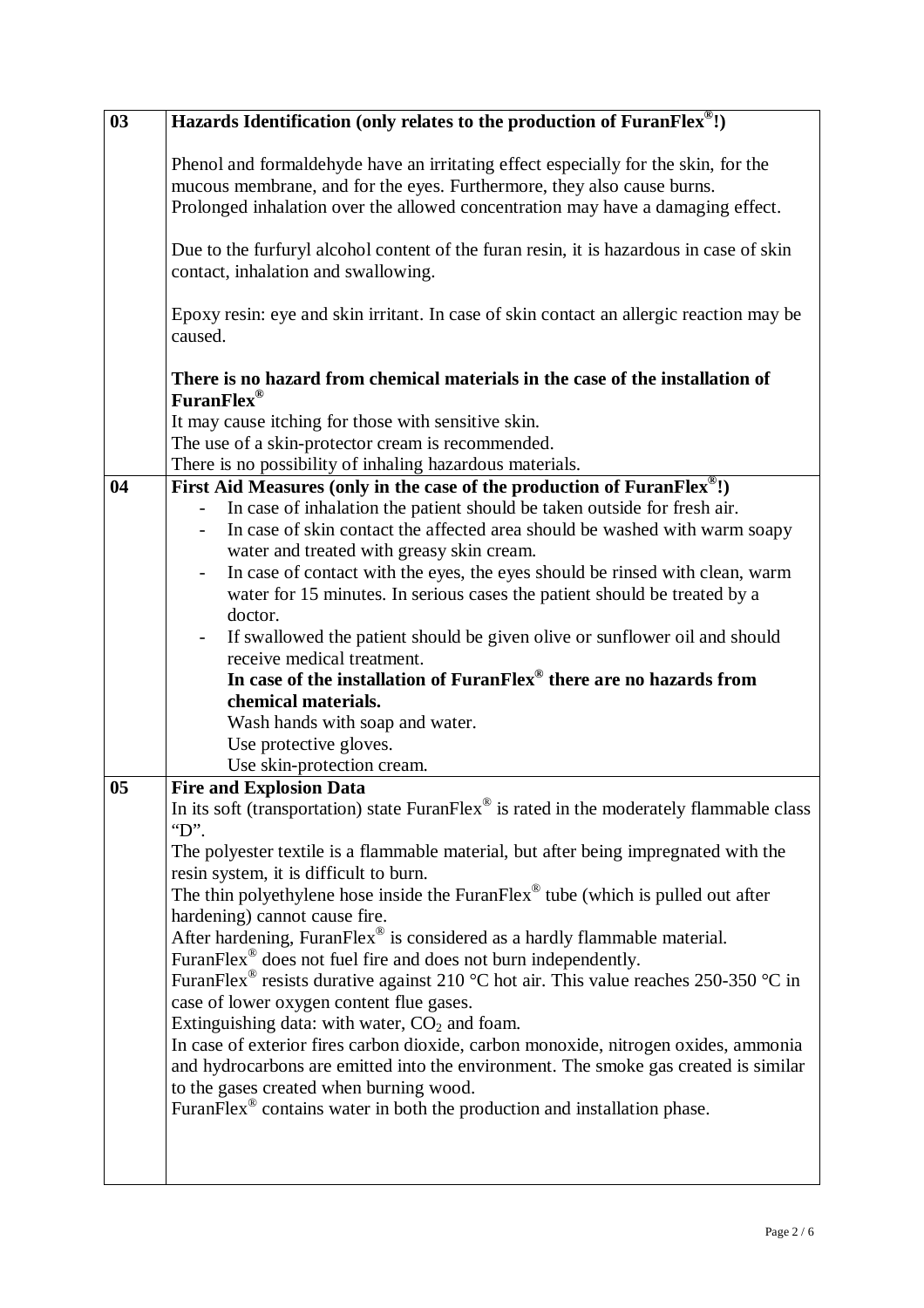| 06 |                                                                                                                                                              | <b>Accidental Release Measures</b>                                                                                                                                                        |                                                                                       |  |  |  |
|----|--------------------------------------------------------------------------------------------------------------------------------------------------------------|-------------------------------------------------------------------------------------------------------------------------------------------------------------------------------------------|---------------------------------------------------------------------------------------|--|--|--|
|    | <b>Production phase:</b>                                                                                                                                     |                                                                                                                                                                                           |                                                                                       |  |  |  |
|    | Any waste created is registered and disposed of in an incineration plant.                                                                                    |                                                                                                                                                                                           |                                                                                       |  |  |  |
|    |                                                                                                                                                              |                                                                                                                                                                                           |                                                                                       |  |  |  |
|    |                                                                                                                                                              | <b>Transportation phase:</b>                                                                                                                                                              |                                                                                       |  |  |  |
|    |                                                                                                                                                              | Soft Furan Flex <sup>®</sup> tube is packed in plastic foils. In the case of less than 80 kg, the<br>tubes are transported in corrugated cardboard boxes, and in wooden boxes over 80 kg. |                                                                                       |  |  |  |
|    | Corrugated cardboard box size: 1.520x250x310 mm.                                                                                                             |                                                                                                                                                                                           |                                                                                       |  |  |  |
|    | Accidental spillage or leakage cannot occur and it cannot cause damage.                                                                                      |                                                                                                                                                                                           |                                                                                       |  |  |  |
| 07 | <b>Handling and Storage</b>                                                                                                                                  |                                                                                                                                                                                           |                                                                                       |  |  |  |
|    | Storage and transportation conditions for FuranFlex®:                                                                                                        |                                                                                                                                                                                           |                                                                                       |  |  |  |
|    | Shelf-life                                                                                                                                                   | between $30-25$ °C 1-2 weeks                                                                                                                                                              |                                                                                       |  |  |  |
|    |                                                                                                                                                              | between $25-20$ °C 2-4 weeks                                                                                                                                                              |                                                                                       |  |  |  |
|    |                                                                                                                                                              | between $20-15$ °C 4-8 weeks<br>between $15-10$ °C 8-18 weeks                                                                                                                             |                                                                                       |  |  |  |
|    | - do not store under freezing point                                                                                                                          |                                                                                                                                                                                           |                                                                                       |  |  |  |
|    | - avoid exposing the packed or unpacked product to heat-radiation or sunlight                                                                                |                                                                                                                                                                                           |                                                                                       |  |  |  |
|    | - ensure complete air circulation in the storage unit 1–2 times per hour                                                                                     |                                                                                                                                                                                           |                                                                                       |  |  |  |
|    | - avoid exposure to water or rain whether packed or unpacked                                                                                                 |                                                                                                                                                                                           |                                                                                       |  |  |  |
| 08 | <b>Exposure Controls/Personal Protection</b>                                                                                                                 |                                                                                                                                                                                           |                                                                                       |  |  |  |
|    | <b>Production phase:</b><br>inhalation: maintain effective and proper ventilation in the production area.                                                    |                                                                                                                                                                                           |                                                                                       |  |  |  |
|    |                                                                                                                                                              |                                                                                                                                                                                           |                                                                                       |  |  |  |
|    | hand protection: it is obligatory to use protective gloves, hand cream                                                                                       |                                                                                                                                                                                           |                                                                                       |  |  |  |
|    |                                                                                                                                                              | eye protection: it is not obligatory to use protective glasses but recommended<br>skin protection: protective cotton clothing                                                             |                                                                                       |  |  |  |
|    | <b>Installation phase:</b>                                                                                                                                   |                                                                                                                                                                                           |                                                                                       |  |  |  |
|    | the use of protective gloves is recommended                                                                                                                  |                                                                                                                                                                                           |                                                                                       |  |  |  |
|    | protective glasses must be used during sawing                                                                                                                |                                                                                                                                                                                           |                                                                                       |  |  |  |
|    |                                                                                                                                                              | protective glasses must be used during the inflation of FuranFlex®                                                                                                                        |                                                                                       |  |  |  |
| 09 | <b>Physical and Chemical Properties</b>                                                                                                                      |                                                                                                                                                                                           |                                                                                       |  |  |  |
|    | The important compounds from health and environmental aspects are the pre-                                                                                   |                                                                                                                                                                                           |                                                                                       |  |  |  |
|    | polymerised phenol and formaldehyde.<br>The official fire and health hazard data only relates to free, pure phenol and                                       |                                                                                                                                                                                           |                                                                                       |  |  |  |
|    |                                                                                                                                                              |                                                                                                                                                                                           |                                                                                       |  |  |  |
|    | formaldehyde, and, possibly, to a lesser degree to the phenol resin and to a negligible<br>degree to the furan resin. Epoxy resin can be treated as neutral. |                                                                                                                                                                                           |                                                                                       |  |  |  |
|    |                                                                                                                                                              | In its state ready for delivery the finished FuranFlex® is soft and malleable, and                                                                                                        |                                                                                       |  |  |  |
|    | behaves as a practically non-dangerous material. During the hardening process any                                                                            |                                                                                                                                                                                           |                                                                                       |  |  |  |
|    |                                                                                                                                                              |                                                                                                                                                                                           | dangerous components are built into the matrix, therefore, after hardening FuranFlex® |  |  |  |
|    | becomes completely safe from a health aspect and behaves as a not easily                                                                                     |                                                                                                                                                                                           |                                                                                       |  |  |  |
|    | combustible material from a fire hazard aspect.                                                                                                              |                                                                                                                                                                                           |                                                                                       |  |  |  |
|    |                                                                                                                                                              | Immediately after production and before delivery, the concentrations of chemical                                                                                                          |                                                                                       |  |  |  |
|    | following:                                                                                                                                                   | materials emitted from the surface of the newly produced FuranFlex <sup>®</sup> are the                                                                                                   |                                                                                       |  |  |  |
|    |                                                                                                                                                              |                                                                                                                                                                                           |                                                                                       |  |  |  |
|    | Ingredient                                                                                                                                                   | Measured value                                                                                                                                                                            | <b>MAC</b> value                                                                      |  |  |  |
|    |                                                                                                                                                              | $mg/m^3$                                                                                                                                                                                  | $mg/m^3$                                                                              |  |  |  |
|    | Phenol                                                                                                                                                       | 1.8                                                                                                                                                                                       | $\overline{4}$                                                                        |  |  |  |
|    | Formaldehyde                                                                                                                                                 | 0.013                                                                                                                                                                                     | 0.6                                                                                   |  |  |  |
|    | (values measured 400 mm from the surface of FuranFlex $^{\circledR}$ )                                                                                       |                                                                                                                                                                                           |                                                                                       |  |  |  |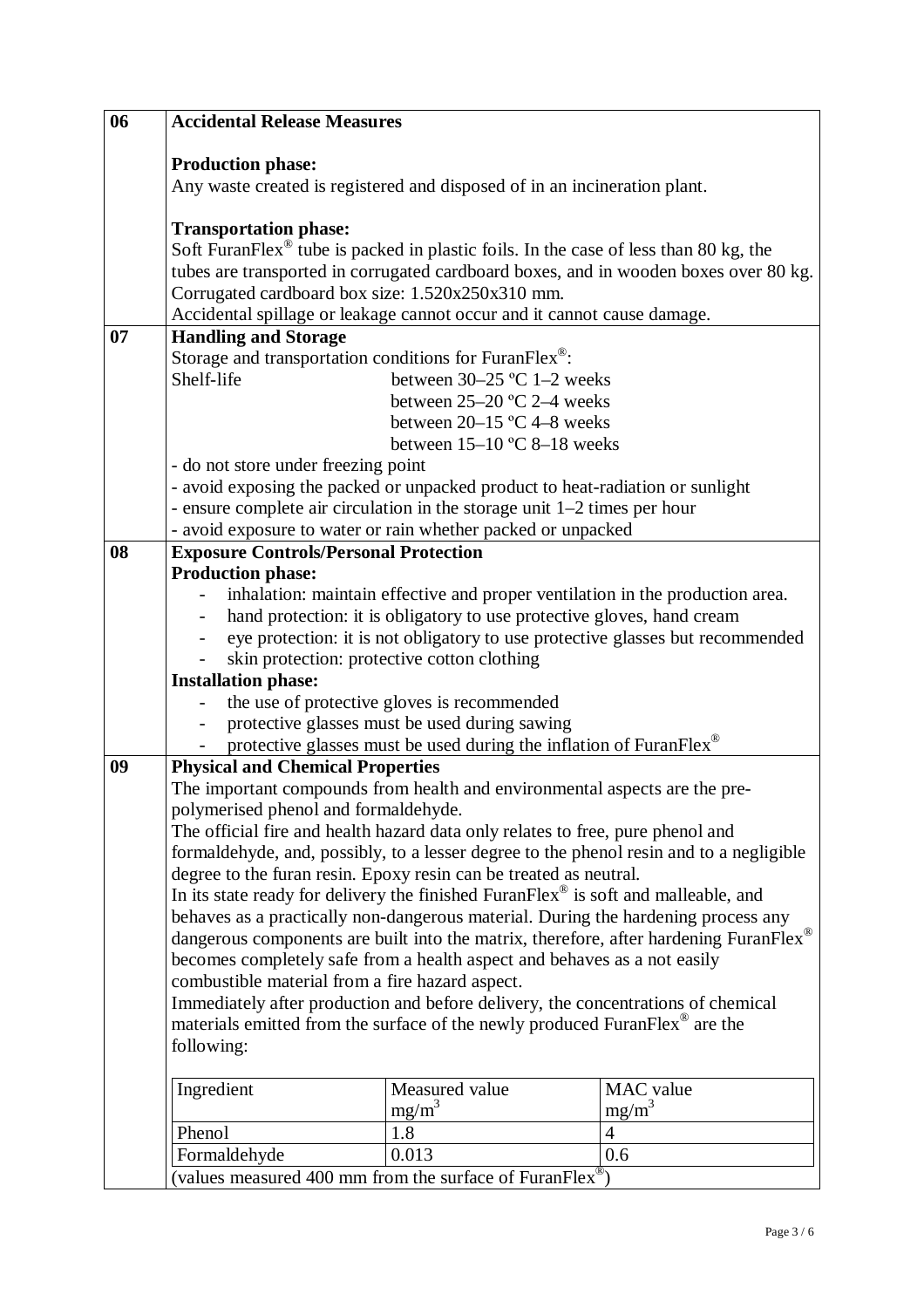|    |                                                                                                                                                                                                                                                                                                                           | It can be observed that in its state (pre-polymerised) before transportation the<br>measured phenol and formaldehyde concentrations are far below the permitted |                                  |                                         |  |  |
|----|---------------------------------------------------------------------------------------------------------------------------------------------------------------------------------------------------------------------------------------------------------------------------------------------------------------------------|-----------------------------------------------------------------------------------------------------------------------------------------------------------------|----------------------------------|-----------------------------------------|--|--|
|    |                                                                                                                                                                                                                                                                                                                           |                                                                                                                                                                 |                                  |                                         |  |  |
|    |                                                                                                                                                                                                                                                                                                                           | values. The evaporation of dangerous materials is suppressed by the inner<br>polyethylene sheeting and the outer textile cover.                                 |                                  |                                         |  |  |
|    |                                                                                                                                                                                                                                                                                                                           | The phenol, formaldehyde, furfuryl alcohol data before polymerisation are the                                                                                   |                                  |                                         |  |  |
|    | following:                                                                                                                                                                                                                                                                                                                |                                                                                                                                                                 |                                  |                                         |  |  |
|    |                                                                                                                                                                                                                                                                                                                           | Phenol                                                                                                                                                          | Formaldehyde                     | Furfuryl alcohol                        |  |  |
|    | Phase                                                                                                                                                                                                                                                                                                                     | Liquid, solid                                                                                                                                                   | Gas                              | Liquid                                  |  |  |
|    | Smell                                                                                                                                                                                                                                                                                                                     | Characteristic                                                                                                                                                  | Irritating                       | Pungent                                 |  |  |
|    | pH                                                                                                                                                                                                                                                                                                                        | Slightly acidic                                                                                                                                                 |                                  |                                         |  |  |
|    | Boiling point                                                                                                                                                                                                                                                                                                             | 182 °C                                                                                                                                                          | - 19 °C                          | 170 °C                                  |  |  |
|    | Melting point                                                                                                                                                                                                                                                                                                             | 41 °C                                                                                                                                                           | $-117^{\circ}$ C                 | $-31\overline{{}^{\circ}C}$             |  |  |
|    | Flash point                                                                                                                                                                                                                                                                                                               | 605 °C                                                                                                                                                          | 430 °C                           | 390 °C                                  |  |  |
|    | <b>Explosion danger</b>                                                                                                                                                                                                                                                                                                   | $1,7-8,6$ vol. %                                                                                                                                                | $7 - 73$ vol. %                  | Not dangerous                           |  |  |
|    | Fire fuelling<br>characteristics                                                                                                                                                                                                                                                                                          | does not fuel fire                                                                                                                                              | does not feed fire               | does not feed fire                      |  |  |
|    | Vapour pressure                                                                                                                                                                                                                                                                                                           | 40,7 hPa (26 °C)                                                                                                                                                | Gas                              | n. a.                                   |  |  |
|    | Density                                                                                                                                                                                                                                                                                                                   | 1.071 $\text{kg/dm}^3$                                                                                                                                          | 1.03 times the<br>density of air | 1.129 $\text{kg/dm}^3$                  |  |  |
|    | Solubility in water                                                                                                                                                                                                                                                                                                       | 90 $g/dm^3$                                                                                                                                                     | Unlimited                        | Can be mixed in<br>any<br>concentration |  |  |
|    | Solubility in organic<br>solvent                                                                                                                                                                                                                                                                                          | Alcohol, acetone                                                                                                                                                | Alcohol, acetone                 | Alcohol, acetone                        |  |  |
|    | Exposed to heat the pre-polymerized resin in FuranFlex <sup>®</sup> starts to polymerize, while<br>3-4 mass% of water is released. The resin composition may also react with strong<br>acids and oxidising agents at room temperature; therefore the material may be partly<br>or totally polymerized and become useless. |                                                                                                                                                                 |                                  |                                         |  |  |
| 11 | <b>Toxicological Information</b>                                                                                                                                                                                                                                                                                          |                                                                                                                                                                 |                                  |                                         |  |  |
|    | Applies only for the FuranFlex® production phase                                                                                                                                                                                                                                                                          |                                                                                                                                                                 |                                  |                                         |  |  |
|    | See sections 05 and 09, and the following information:                                                                                                                                                                                                                                                                    |                                                                                                                                                                 |                                  |                                         |  |  |
|    | In the case of high concentrations (many times the MAC value, not bearable for                                                                                                                                                                                                                                            |                                                                                                                                                                 |                                  |                                         |  |  |
|    | humans) on contact with the eyes phenol and formaldehyde cause irritation and                                                                                                                                                                                                                                             |                                                                                                                                                                 |                                  |                                         |  |  |
|    | absorption. In the case of skin contact phenol and formaldehyde cause burns, and in                                                                                                                                                                                                                                       |                                                                                                                                                                 |                                  |                                         |  |  |
|    | the case of absorption the cause poisoning. The inhaled phenol vapour burns the                                                                                                                                                                                                                                           |                                                                                                                                                                 |                                  |                                         |  |  |
|    | respiratory tracts and the lungs. Formaldehyde inhalation causes strong watering of                                                                                                                                                                                                                                       |                                                                                                                                                                 |                                  |                                         |  |  |
|    | the eyes and coughing attacks.                                                                                                                                                                                                                                                                                            |                                                                                                                                                                 |                                  |                                         |  |  |
|    | Animal experiment values characterising toxicity (relative to kg bodyweight):<br>Name                                                                                                                                                                                                                                     |                                                                                                                                                                 | Dermal LD50                      | Inhalation (rat)                        |  |  |
|    |                                                                                                                                                                                                                                                                                                                           | Oral LD50 (rat)<br>mg/kg                                                                                                                                        | $(rabbit)$ mg/kg                 | mg/kg                                   |  |  |
|    | Phenol                                                                                                                                                                                                                                                                                                                    | 317                                                                                                                                                             | 850                              | 316                                     |  |  |
|    | Formaldehyde                                                                                                                                                                                                                                                                                                              | 100                                                                                                                                                             | 270                              | 203                                     |  |  |
|    | <b>Installation phase:</b>                                                                                                                                                                                                                                                                                                |                                                                                                                                                                 |                                  |                                         |  |  |
|    | Hazardous material is                                                                                                                                                                                                                                                                                                     |                                                                                                                                                                 |                                  |                                         |  |  |
|    | not emitted from the                                                                                                                                                                                                                                                                                                      |                                                                                                                                                                 |                                  |                                         |  |  |
|    | surface of FuranFlex <sup>®</sup>                                                                                                                                                                                                                                                                                         |                                                                                                                                                                 |                                  |                                         |  |  |
|    | in measurable                                                                                                                                                                                                                                                                                                             |                                                                                                                                                                 |                                  |                                         |  |  |
|    | quantities.                                                                                                                                                                                                                                                                                                               |                                                                                                                                                                 |                                  |                                         |  |  |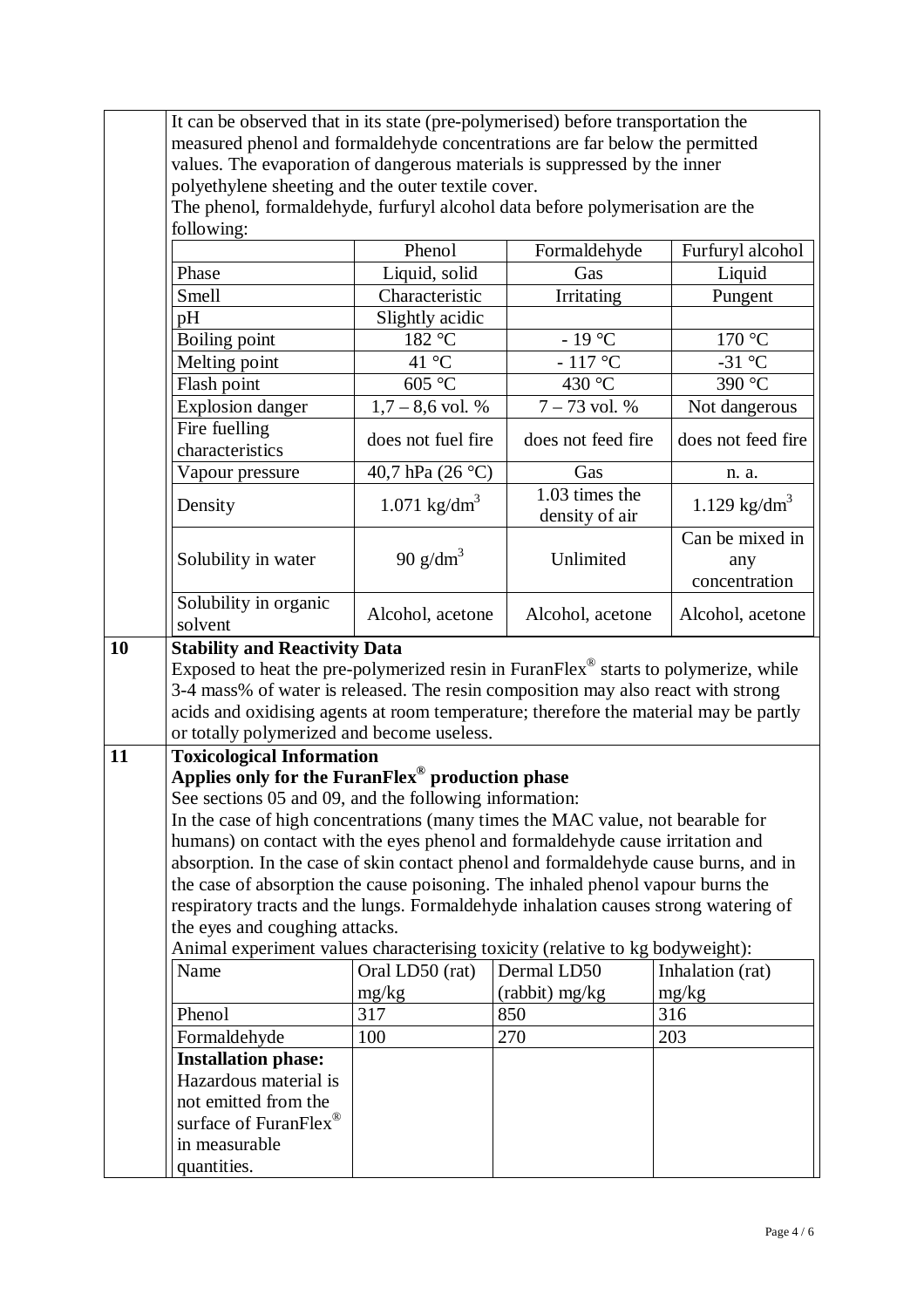| 12 | <b>Ecological Information</b>                                                                        |  |  |  |  |
|----|------------------------------------------------------------------------------------------------------|--|--|--|--|
|    | Proper storage, delivery and packaging ensure that no solid or liquid material enters                |  |  |  |  |
|    | the environment from the product.                                                                    |  |  |  |  |
| 13 | <b>Disposal Considerations</b>                                                                       |  |  |  |  |
|    | The waste originating from the production and installation of Furan Flex $^{\circ\circ}$ needs to be |  |  |  |  |
|    | collected and disposed of at a waste incineration facility.                                          |  |  |  |  |
| 14 | <b>Transport Information</b>                                                                         |  |  |  |  |
|    | See section 07                                                                                       |  |  |  |  |
| 15 | <b>Other Regulatory Information</b>                                                                  |  |  |  |  |
|    | The labels on the product contain the information that is most important for users:                  |  |  |  |  |
|    | besides the information about the producer and the customer there are also the                       |  |  |  |  |
|    | production no. of Furan $Flex^{\otimes}$ , the size (diameter, length and weight) and the            |  |  |  |  |
|    | production date of the tube.                                                                         |  |  |  |  |
| 16 | <b>Other Information</b>                                                                             |  |  |  |  |
|    | The following standard "R" and "S" sentences relate to the hazardous ingredients                     |  |  |  |  |
|    | contained in small quantities in FuranFlex <sup>®</sup> , free phenol molecules, formaldehyde and    |  |  |  |  |
|    | also furfuryl alcohol present in the phenol resin and to epoxy resin.                                |  |  |  |  |
|    | The epoxy resin is the least hazardous component of the product.                                     |  |  |  |  |
|    |                                                                                                      |  |  |  |  |
|    | Formaldehyde                                                                                         |  |  |  |  |
|    | R sentences: 23/24/25-34-40-43                                                                       |  |  |  |  |
|    | R23/2425 Toxic by inhalation, in contact with skin and if swallowed                                  |  |  |  |  |
|    | R34 Causes burns.                                                                                    |  |  |  |  |
|    | R40 Limited evidence of a carcinogenic effect                                                        |  |  |  |  |
|    | R43 May cause sensitisation by skin contact                                                          |  |  |  |  |
|    |                                                                                                      |  |  |  |  |
|    | S sentences: $1/2 - 26 - 36/37 - 45 - 51$                                                            |  |  |  |  |
|    | S1 Keep locked up                                                                                    |  |  |  |  |
|    | S2 Keep out of the reach of children                                                                 |  |  |  |  |
|    | S26 In case of contact with eyes, rinse immediately with plenty of water and seek                    |  |  |  |  |
|    | medical advice                                                                                       |  |  |  |  |
|    | S36/37 Wear suitable protective clothing and gloves                                                  |  |  |  |  |
|    | S45 In case of accident or if you feel unwell seek medical advice immediately                        |  |  |  |  |
|    | S51 Use only in well-ventilated areas                                                                |  |  |  |  |
|    |                                                                                                      |  |  |  |  |
|    | Phenol                                                                                               |  |  |  |  |
|    | R sentences: 24/25-34                                                                                |  |  |  |  |
|    | R24/25 Toxic in contact with skin and if swallowed                                                   |  |  |  |  |
|    | R34 Causes burns.                                                                                    |  |  |  |  |
|    |                                                                                                      |  |  |  |  |
|    | S sentences: $(1/2)$ 28-45                                                                           |  |  |  |  |
|    | $S(1/2)$ Keep locked up and out of the reach of children                                             |  |  |  |  |
|    | S28 After contact with skin, wash immediately with plenty of warm soapy water.                       |  |  |  |  |
|    | S45 In case of accident or if you feel unwell seek medical advice immediately (show                  |  |  |  |  |
|    | the label where possible).                                                                           |  |  |  |  |
|    |                                                                                                      |  |  |  |  |
|    | In FuranFlex® (during the delivery phase) harmful ingredients are present only in                    |  |  |  |  |
|    | small concentrations and in a pre-polymerized state. After polymerization these                      |  |  |  |  |
|    | ingredients are entirely built into the resin composition and are no longer present as               |  |  |  |  |
|    | independent materials. The above reduces the danger of FuranFlex® to a minimum.                      |  |  |  |  |